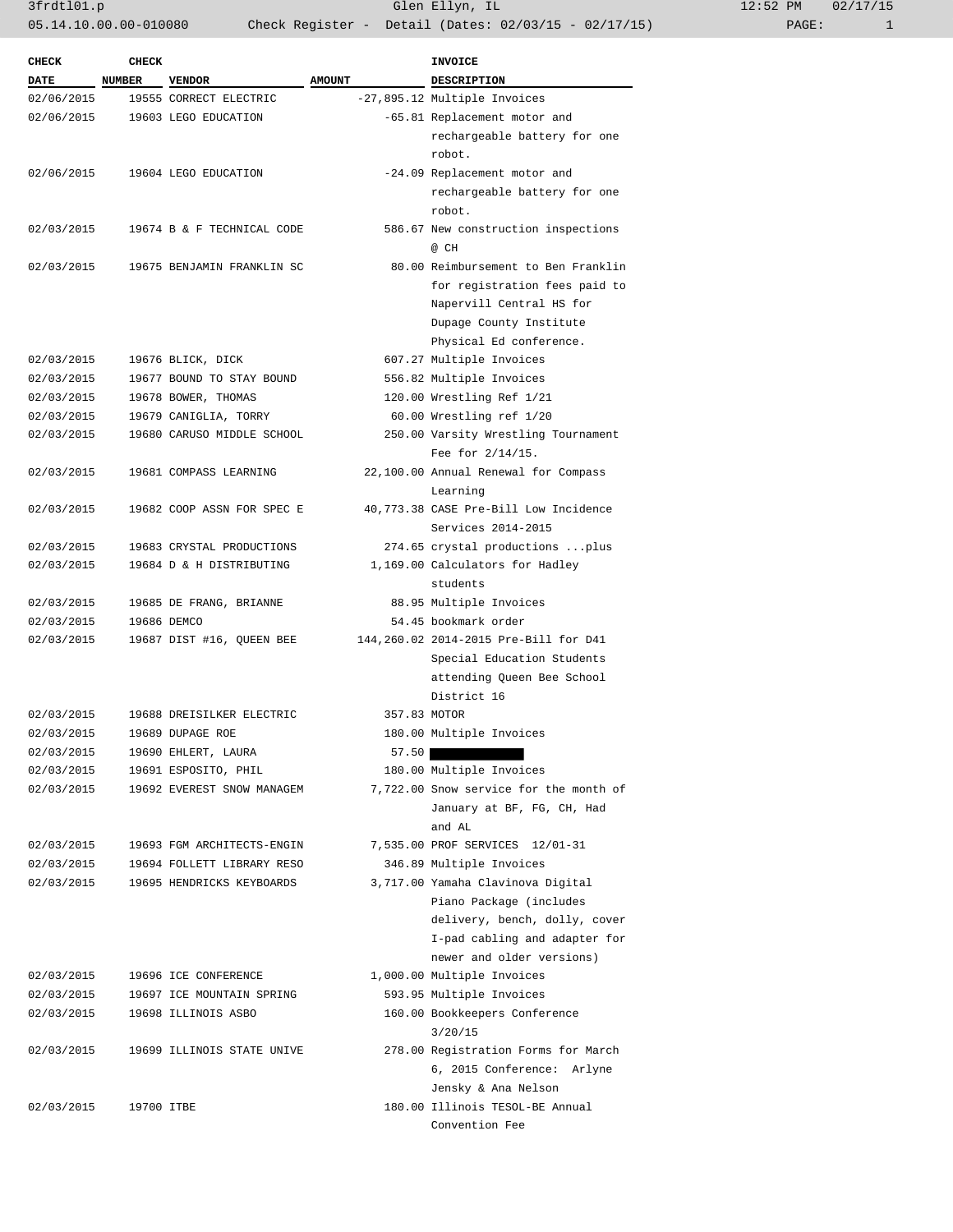| <b>CHECK</b> | CHECK  |                                       |               | <b>INVOICE</b>                              |
|--------------|--------|---------------------------------------|---------------|---------------------------------------------|
| <b>DATE</b>  | NUMBER | <b>VENDOR</b>                         | <b>AMOUNT</b> | DESCRIPTION                                 |
| 02/03/2015   |        | 19702 KAGAN & GAINES INC              |               | 2,287.50 Multiple Invoices                  |
| 02/03/2015   |        | 19703 LEGO EDUCATION                  |               | 42.00 Replacement pieces and sets           |
|              |        |                                       |               | for Lego Robotics.                          |
| 02/03/2015   |        | 19704 LINCOLNSHIRE PRINTIN            |               | 96.92 Scantron forms for SS dept            |
| 02/03/2015   |        | 19705 LINDEN OAKS HOSPITAL            |               | 876.60 Multiple Invoices                    |
| 02/03/2015   |        | 19706 LITTLE FRIENDS INC              |               | 3,175.92 Feb Tuition for D41 Student        |
|              |        |                                       |               | Invoice #137444                             |
| 02/03/2015   |        | 19707 MATTHEWS, TRISHA                |               | 15.84 Classroom Supplies                    |
| 02/03/2015   |        | 19708 METRO PROFESSIONAL P            |               | 258.22 Multiple Invoices                    |
| 02/03/2015   |        | 19709 MUSIC & ARTS CENTER             |               | 84.00 Multiple Invoices                     |
| 02/03/2015   |        | 19710 NAPERVILLE CENTRAL H            |               | 80.00 Professional Development              |
|              |        |                                       |               | KERRY NORTON & DANA MENENDEZ                |
| 02/03/2015   |        | 19711 NAPERVILLE CENTRAL H            |               | 300.00 34th DVC Math Conference on          |
|              |        |                                       |               | Institute Day                               |
| 02/03/2015   |        | 19712 NEUCO                           |               | 953.09 Multiple Invoices                    |
| 02/03/2015   |        | 19713 OFFICE DEPOT                    |               | 1,065.50 Multiple Invoices                  |
| 02/03/2015   |        | 19714 PALOS SPORTS INC                |               | 444.92 Multiple Invoices                    |
| 02/03/2015   |        | 19715 PAR INC                         |               | 297.00 Materials/Forms for Psychs           |
|              |        |                                       |               | Veronica Magana-Atilano                     |
|              |        |                                       |               |                                             |
| 02/03/2015   |        | 19716 PINDAR, BRIAN                   |               | 68.04 Classroom Supplies                    |
| 02/03/2015   |        | 19717 OUINLAN & FABISH MUS            |               | 4,196.52 Multiple Invoices                  |
| 02/03/2015   |        | 19718 RANDALL INDUSTRIES              |               | 10.34 PARTS                                 |
| 02/03/2015   |        | 19719 REALLY GOOD STUFF IN            |               | 185.81 Multiple Invoices                    |
| 02/03/2015   |        | 19720 RICE, FORREST                   |               | 182.00 boys b-ball ref assignor fee<br>2015 |
| 02/03/2015   |        | 19721 ROSCOE CO                       |               | 317.31 Multiple Invoices                    |
| 02/03/2015   |        | 19722 SAM'S CLUB                      |               | 117.66 Cereal bars from Sam's for           |
|              |        |                                       |               | Wellness Screenings                         |
| 02/03/2015   |        | 19723 SCHOLASTIC MAGAZINES            |               | 3,281.03 Multiple Invoices                  |
| 02/03/2015   |        | 19724 SCHOOL SPECIALTY                |               | 1,203.33 Multiple Invoices                  |
| 02/03/2015   |        | 19725 SCHWARZ, PATRICK PH.            |               | 3,341.40 01/20/15 Institute Day             |
|              |        |                                       |               | Presentation                                |
| 02/03/2015   |        | 19726 STAPLES ADVANTAGE               |               | 862.36 Multiple Invoices                    |
| 02/03/2015   |        | 19727 SWADLEY, MEGAN                  |               | 17.00 Library Book                          |
|              |        |                                       |               | Reimbursement/Swadley, Megan                |
| 02/03/2015   |        | 19728 TEACHING STRATEGIES             |               | 2,392.50 Teaching Strategies Gold for       |
|              |        |                                       |               | 14-15 Early Childhood                       |
| 02/03/2015   |        | 19729 TEAM REIL INC                   |               | 14,511.00 Multiple Invoices                 |
| 02/03/2015   |        | 19730 TIGERDIRECT.COM                 |               | 4,660.65 Multiple Invoices                  |
| 02/03/2015   |        | 19731 TRANSLATION SMART               |               | 186.32 Translating documents                |
| 02/03/2015   |        | 19732 TYCO INTEGRATED SECU            |               | 263.02 BF SERV CALL                         |
| 02/03/2015   |        | 19733 US GAMES INC                    |               | 1,501.86 Multiple Invoices                  |
| 02/03/2015   |        | 19734 VILLA PARK OFFICE EQ            |               | 300.00 11/20/2014 Spanish Liaison<br>desk   |
| 02/03/2015   |        | 19735 WAGEWORKS                       |               | 325.76 Invoice #20150019624 FSA             |
| 02/03/2015   |        | 19736 WASTE MANAGEMENT WES            |               | 3,110.76 Multiple Invoices                  |
| 02/03/2015   |        | 19737 WENGER CORP                     |               | 1,613.00 Music Chair package: !             |
|              |        |                                       |               | conductor's chair and 6 bass                |
|              |        |                                       |               | stools.                                     |
|              |        | 02/03/2015 19738 WHEATON NORTH HIGH S |               | 175.00 Registration for 2/27 Seminar        |
|              |        |                                       |               | for Cheryl Hagerty, Kuki                    |
|              |        |                                       |               | McArdle, Jen Power, Nate                    |
|              |        |                                       |               | Brown and Joy Timperley                     |
|              |        | 02/03/2015 19739 WHEATON NORTH HIGH S |               | 360.00 Social Studies Conference for        |
|              |        |                                       |               | February 27 Institute Day at                |
|              |        |                                       |               | Wheaton Warrenville South 9                 |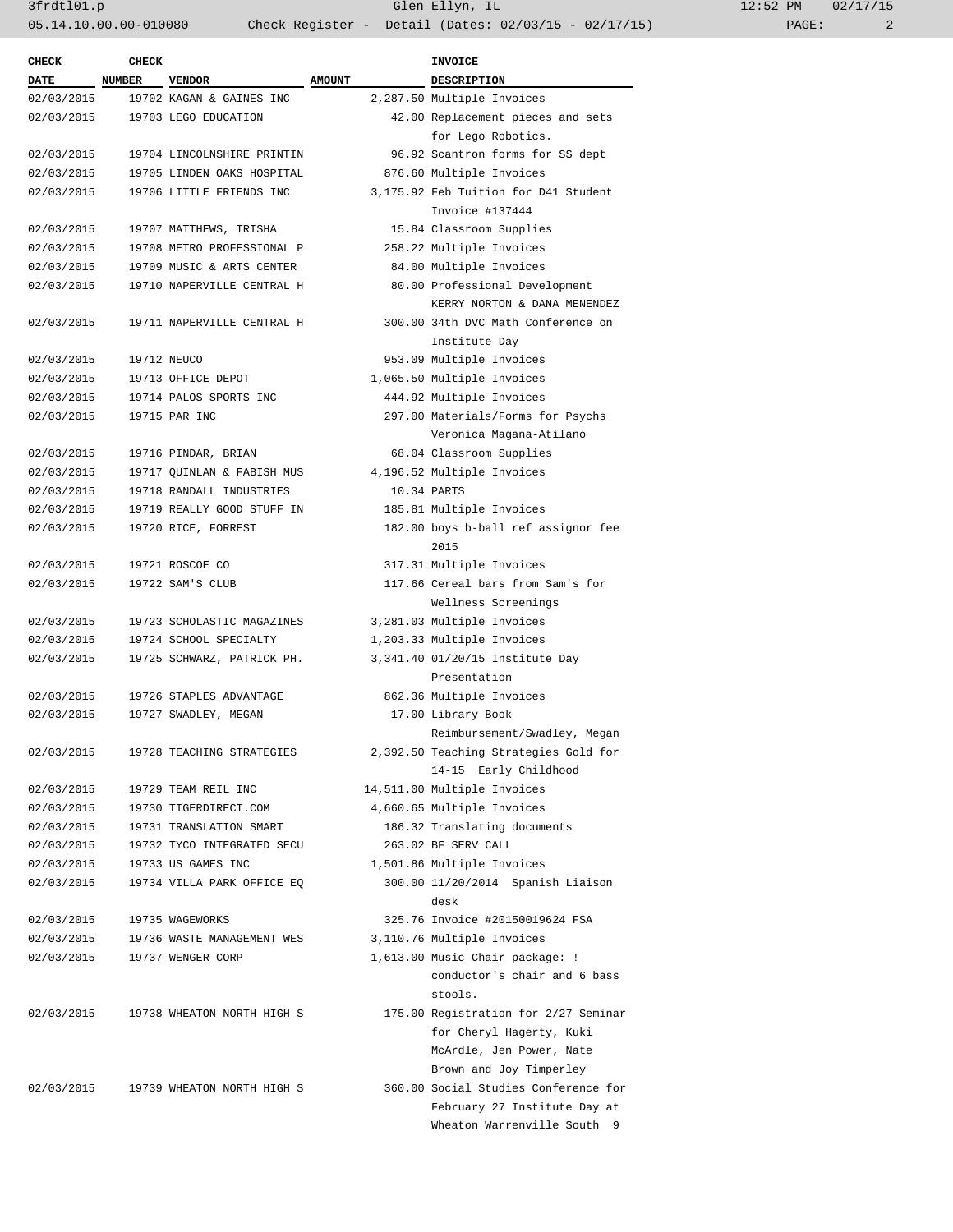3frdtl01.p Glen Ellyn, IL 12:52 PM 02/17/15 05.14.10.00.00-010080 Check Register - Detail (Dates: 02/03/15 - 02/17/15) PAGE: 3

| <b>CHECK</b> | <b>CHECK</b>  |                            |               | <b>INVOICE</b>                                                  |
|--------------|---------------|----------------------------|---------------|-----------------------------------------------------------------|
| <b>DATE</b>  | <b>NUMBER</b> | <b>VENDOR</b>              | <b>AMOUNT</b> | <b>DESCRIPTION</b>                                              |
|              |               |                            |               | REGISTRATIONS                                                   |
| 02/06/2015   |               | 19740 CORRECT ELECTRIC     |               | 20,250.00 FG ELECTRICAL                                         |
| 02/06/2015   |               | 19741 CORRECT ELECTRIC     |               | 7,645.12 Time and material to install                           |
|              |               |                            |               | smart                                                           |
|              |               |                            |               | board/projectors/materials/pro                                  |
|              |               |                            |               | x card readers in eight                                         |
|              |               |                            |               | classrooms for the new                                          |
|              |               |                            |               | classrooms at BF/AL                                             |
| 02/06/2015   |               | 19742 LEGO EDUCATION       |               | 89.90 Multiple Invoices                                         |
| 02/12/2015   | 19743 AASA    |                            |               | 441.00 Renewal of membership - P                                |
|              |               |                            |               | Gordon                                                          |
| 02/12/2015   |               | 19744 ACUTE CARE EDUCATION |               | 111.00 BLS course completion cards                              |
|              |               |                            |               | for 10/10/14 and 11/25/14                                       |
| 02/12/2015   |               | 19745 ADLER PLUMBING       |               | 5,215.00 BF PLUMBING/SITE UTILITY                               |
| 02/12/2015   |               | 19746 ADVENTIST GLENOAKS T |               | 310.00 Consultation Forest Glen                                 |
|              |               |                            |               | Elementary Referral -                                           |
|              |               |                            |               |                                                                 |
| 02/12/2015   |               | 19747 ALEXIAN BROS BEHAVIO |               | 960.00 Multiple Invoices                                        |
| 02/12/2015   |               | 19748 ASSOCIATED ELECTRICA |               | 430.00 AL ELECTRICAL                                            |
| 02/12/2015   | 19749 AT&T    |                            |               | 2,028.88 ACCESS 1/22-2/21                                       |
| 02/12/2015   | 19750 AT&T    |                            |               | 4,398.80 831-0003789-083 12/25-1/24                             |
| 02/12/2015   |               | 19751 AUTOMATIC BUILDING C |               | 950.00 TEMP CONTROL SERV AGREEMENT                              |
|              |               |                            |               | $3/15 - 5/15$                                                   |
| 02/12/2015   |               | 19752 B & F TECHNICAL CODE |               | 1,711.42 Multiple Invoices                                      |
| 02/12/2015   |               | 19753 BEARY LANDSCAPING    |               | 15,934.00 CH LANDSCAPING                                        |
| 02/12/2015   |               | 19754 BISPING CONSTRUCTION |               | 67,860.00 CH EXCAV/GRADING/SITE                                 |
|              |               |                            |               | UTILITIES                                                       |
| 02/12/2015   |               | 19757 BMO MASTERCARD       |               | 8,169.11 Multiple Invoices                                      |
| 02/12/2015   |               | 19758 BRIDGES FOR LANGUAGE |               | 104.95 Translating                                              |
| 02/12/2015   |               | 19759 C ACITELLI HEATING & |               | 896.16 CSO REPAIR GAS LEAK                                      |
| 02/12/2015   |               | 19760 CALDERON, JACQUELYN  |               | 100.39 2/10/2015 Calderon                                       |
|              |               |                            |               | classroom supplies                                              |
| 02/12/2015   |               | 19761 CANIGLIA, TORRY      |               | 120.00 Wrestling ref 2/4/15                                     |
| 02/12/2015   |               | 19762 CANNONBALL MECHANICA |               | 51,030.00 CH PLUMBING/SITE UTILITIES                            |
| 02/12/2015   |               | 19763 CHAMPION DRYWALL     |               | 3,038.00 BF ACOUSTICAL CEILING                                  |
| 02/12/2015   |               | 19764 CONSERV FS           |               | 1,710.00 Additional salt supply for<br>Forest Glen & CSO        |
| 02/12/2015   |               |                            |               |                                                                 |
|              |               | 19765 COOP ASSN FOR SPEC E |               | 56,746.78 Glenwood School Daily Tuition<br>FY 2015 Invoice #171 |
| 02/12/2015   |               | 19766 CORRECT ELECTRIC     |               | 14,400.00 Multiple Invoices                                     |
| 02/12/2015   |               | 19767 CROWN CENTER, ROBERT |               | 3,170.00 Multiple Invoices                                      |
| 02/12/2015   |               | 19768 CRUISE BOILER & REPA |               | 6,868.00 Emergency Repairs to steam                             |
|              |               |                            |               | boiler at Ben Franklin, 6                                       |
|              |               |                            |               | tubes were leaking                                              |
| 02/12/2015   |               | 19769 CULLIGAN WATER CONDI |               | 110.00 JAN CONSOLE RENTAL                                       |
| 02/12/2015   |               | 19770 CZUMA, CHRISTINA     |               | 45.36 Classroom Supplies                                        |
| 02/12/2015   |               | 19771 DAILY HERALD         |               | 38.20 SUBSCRIPTION 1/25-2/21/15                                 |
| 02/12/2015   |               | 19772 DEMCO                |               | 474.52 Display shelves                                          |
| 02/12/2015   |               | 19773 DICK POND ATHLETICS  |               | $229.00$ 1 case of matt tape $(3$ in.                           |
|              |               |                            |               | $wide) = $222.00$                                               |
| 02/12/2015   |               | 19774 DIST #44, BD OF ED   |               | 2,565.00 HOMELESS TRANS 8/15-11/14                              |
| 02/12/2015   |               | 19775 DIVERSIFIED OFFICE C |               | 405.00 CUSTODIAL SERV JANUARY                                   |
| 02/12/2015   |               | 19776 DOYLE, KRISTY        |               | 106.68 2/9/2015 Doyle classroom                                 |
|              |               |                            |               | supplies                                                        |
| 02/12/2015   |               | 19777 DP SYSTEMS INC       |               | 1,272.63 ASST FILTERS                                           |
| 02/12/2015   |               | 19778 DUPAGE SECURITY SOLU |               | 243.45 LOCK AND KEY                                             |
|              |               |                            |               |                                                                 |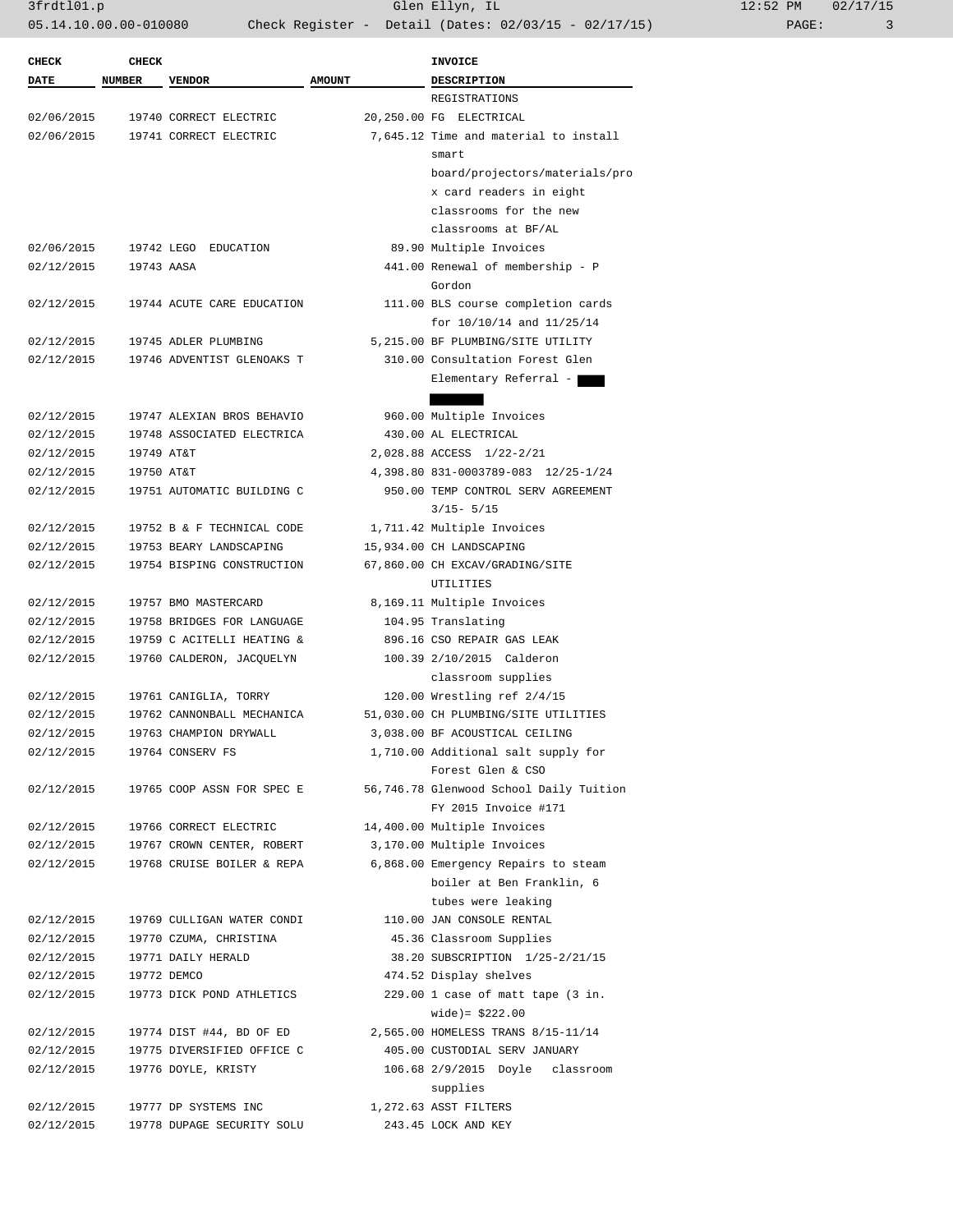| <b>CHECK</b> | <b>CHECK</b> |                            |               | <b>INVOICE</b>                        |
|--------------|--------------|----------------------------|---------------|---------------------------------------|
| <b>DATE</b>  | NUMBER       | <b>VENDOR</b>              | <b>AMOUNT</b> | DESCRIPTION                           |
| 02/12/2015   |              | 19779 ECKWALL, JAMES W     |               | 210.00 Tuning of 3 pianos             |
| 02/12/2015   |              | 19780 ELENS & MAICHIN ROOF |               | 35,485.00 AL ROOFING/SHEET METAL      |
| 02/12/2015   |              | 19781 ELIM CHRISTIAN SERVI |               | 9,332.16 Multiple Invoices            |
| 02/12/2015   |              | 19782 ESCOBAR HERNANDEZ, G |               | 78.45 2/4/2015 G Hernandez Escobar    |
|              |              |                            |               | - supplies                            |
| 02/12/2015   |              | 19783 EXTRA PACKAGING      |               | 145.00 Take Home Folders/Level 1 -    |
|              |              |                            |               | Grade 1                               |
| 02/12/2015   |              | 19784 FEDERAL EXPRESS      |               | 29.52 POSTAGE                         |
| 02/12/2015   |              | 19785 FILLIPI, FRANK       |               | 120.00 Wrestling ref 2/4              |
| 02/12/2015   |              | 19786 FOLLETT SCHOOL SOLUT |               | 245.62 Library books: 17 titles       |
| 02/12/2015   | 19787 FOC    |                            |               | 86,032.00 Multiple Invoices           |
| 02/12/2015   |              | 19788 FRANCZEK RADELET & R |               | 10,442.87 Multiple Invoices           |
| 02/12/2015   |              | 19789 GIANT STEPS          |               | 5,288.53 February Tuition for D 41    |
|              |              |                            |               | Student                               |
| 02/12/2015   |              | 19790 GLENBARD WEST BOYS V |               | 320.00 Boys V-ball tourney 3/14 7th   |
|              |              |                            |               | and 8th entry fee                     |
| 02/12/2015   |              | 19791 GLENSIDE MIDDLE SCHO |               | 32.50 ref split for game at GBW       |
| 02/12/2015   |              | 19792 GREEN DEMOLITION CON |               | 1,536.00 BF BLDG/SITE DEMOLITION      |
| 02/12/2015   |              | 19793 ICE CONFERENCE       |               | 125.00 Registration for Debbie        |
|              |              |                            |               | MdGavock to attend the ICE            |
|              |              |                            |               | conference on February 27,            |
|              |              |                            |               | 2015.                                 |
|              |              |                            |               | 63.36 FG JAN                          |
| 02/12/2015   |              | 19794 ICE MOUNTAIN SPRING  |               | WATER                                 |
| 02/12/2015   |              | 19795 IGNACIO, RYAN        |               | 192.12 Classroom Supplies             |
| 02/12/2015   |              | 19796 ILLINOIS CENTRAL SCH |               | 64,998.54 JANUARY TRANSPORTATION      |
| 02/12/2015   |              | 19797 JAY STREAM MIDDLE SC |               | 300.00 Girl's B-ball tourney          |
|              |              |                            |               | $2/27 - 2/28$ 7th and 8th entry       |
|              |              |                            |               | fee                                   |
| 02/12/2015   |              | 19798 JC HARRIS & SONS INC |               | 19,800.00 FG CARPENTRY/DRYWALL        |
| 02/12/2015   |              | 19799 KLINGBERG, EDWARD    |               | 79.39 Classroom Supplies              |
| 02/12/2015   |              | 19800 KOTARBA, CHRISTINE   |               | 224.75 Classroom Supplies             |
| 02/12/2015   |              | 19801 LAZZARA, DEBORAH     |               | 99.00 2/6/2015 Lazzara classroom      |
|              |              |                            |               | supplies                              |
| 02/12/2015   |              | 19802 LEN'S ACE HARDWARE   |               | 22.83 DOOR HARDWARE                   |
| 02/12/2015   |              | 19803 LIBERTYVILLE TILE &  |               | 2,592.00 AL RESILIENT/CARPETING       |
| 02/12/2015   |              | 19804 LINCOLNSHIRE PRINTIN |               | 53.37 Scantron sheets for Math Dept   |
| 02/12/2015   |              | 19805 M & E CONSTRUCTION C |               | 1,389.00 AL CARPENTRY/DRYWALL         |
| 02/12/2015   |              | 19806 MACNEAL SCHOOL       |               | 4,019.26 January Tuition for D41      |
|              |              |                            |               | Student - Invoice # 13018             |
| 02/12/2015   |              | 19807 MAIL N STUFF         |               | 25.44 POSTAGE                         |
| 02/12/2015   |              | 19808 MARQUARDT SCHOOL DIS |               | 57,673.94 Food Service - January 2015 |
| 02/12/2015   |              | 19809 MAY DECORATING II I  |               | 7,065.00 Multiple Invoices            |
| 02/12/2015   |              | 19810 MCFARLAND, REBECCA   |               | 43.35 Lunch account refund            |
| 02/12/2015   |              | 19811 METRO PROFESSIONAL P |               | 5,309.30 Multiple Invoices            |
| 02/12/2015   |              | 19812 MUSIC & ARTS CENTER  |               | 42.00 February 27, 2015 Music and     |
|              |              |                            |               | Arts Institute Clinic                 |
|              |              |                            |               | registration fee                      |
| 02/12/2015   |              | 19813 MUSIC IS ELEMENTARY  |               | 520.19 Music Equipment                |
| 02/12/2015   |              | 19814 MUSIC TREASURES      |               | 312.24 Music Chorus Materials         |
| 02/12/2015   |              | 19815 NAPERVILLE CENTRAL H |               | 80.00 Attendance for Sue Knoebl and   |
|              |              |                            |               | Kim Lacosse at 2015 Physical          |
|              |              |                            |               | Education, Health Education           |
|              |              |                            |               | and Driver Education DuPage           |
|              |              |                            |               | County Institute.<br>Friday,          |
|              |              |                            |               | February 27, 2015                     |
| 02/12/2015   |              | 19816 NELSON FIRE PROTECTI |               | 787.00 AL FIRE PROTECTIOM             |
|              |              |                            |               |                                       |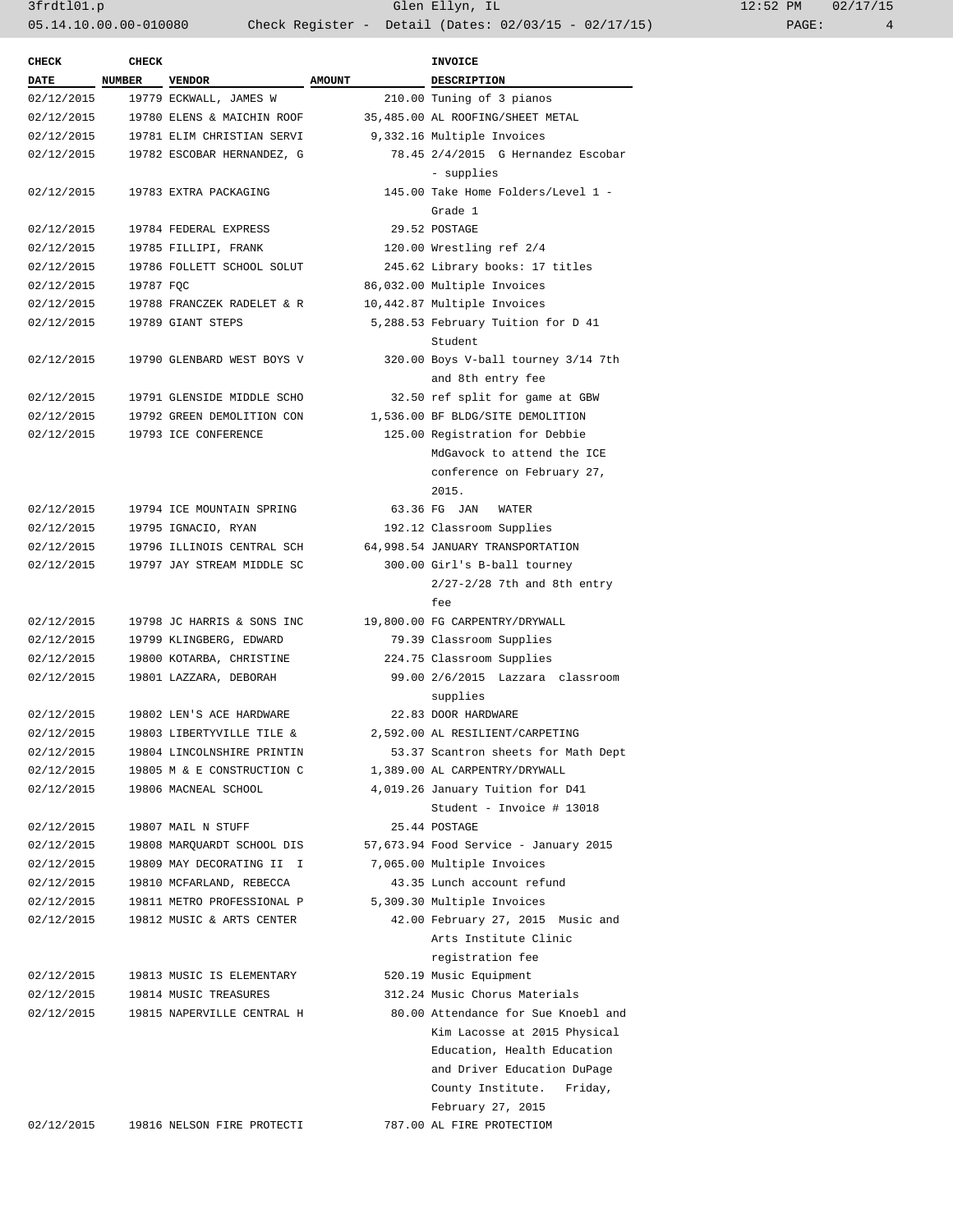3frdtl01.p Glen Ellyn, IL 12:52 PM 02/17/15 05.14.10.00.00-010080 Check Register - Detail (Dates: 02/03/15 - 02/17/15) PAGE: 5

| <b>CHECK</b> | CHECK         |                            |               | <b>INVOICE</b>                         |
|--------------|---------------|----------------------------|---------------|----------------------------------------|
| <b>DATE</b>  | <b>NUMBER</b> | <b>VENDOR</b>              | <b>AMOUNT</b> | <b>DESCRIPTION</b>                     |
| 02/12/2015   |               | 19817 NEUCO                |               | 435.52 ACTUATOR                        |
| 02/12/2015   |               | 19818 NORTHERN ILLINOIS GA |               | 4,010.56 Multiple Invoices             |
| 02/12/2015   | 19819 NWEA    |                            |               | 44,502.50 Annual Renewal for NWEA, MAP |
|              |               |                            |               | Assessment System                      |
| 02/12/2015   |               | 19820 OFFICE DEPOT         |               | 1,445.85 Multiple Invoices             |
| 02/12/2015   |               | 19821 ORKIN LLC            |               | 1,477.00 Multiple Invoices             |
| 02/12/2015   |               | 19822 PARKLAND PREPARATORY |               | 6,143.04 January Tuition for D41       |
|              |               |                            |               | Student - Invoice #1014                |
| 02/12/2015   |               | 19823 PAYNE, DAWN          |               | 48.20 1/230/2015 Payne                 |
|              |               |                            |               | reimbursements classroom               |
|              |               |                            |               | supplies                               |
| 02/12/2015   |               | 19824 PFAFF, KAREN         |               | 110.00 Renewal BLS Instructor          |
| 02/12/2015   |               | 19825 POLAR ELECTRO        |               | 910.34 Heart rate monitors to be       |
|              |               |                            |               | used in the fitnes lab with            |
|              |               |                            |               | an after school workout                |
|              |               |                            |               | program through intramurals            |
| 02/12/2015   |               | 19826 PYONE, CHO           |               | 725.00 Translating                     |
| 02/12/2015   |               | 19827 READ NATURALLY       |               | 1,368.05 Read Live Subscription for    |
|              |               |                            |               | 30+ Seat License - Special             |
|              |               |                            |               | Education 2 Benchmark                  |
|              |               |                            |               | Assessor Live - 50 Seats - 1           |
|              |               |                            |               | year license                           |
| 02/12/2015   |               | 19828 REALLY GOOD STUFF IN |               | 27.94 1/23/2015 Kroehnke/ponce         |
| 02/12/2015   |               | 19829 ROSCOE CO            |               | 107.46 2/4 MOP SERV                    |
| 02/12/2015   |               | 19830 ROSEN CLASSROOM      |               | 93.50 Payment of Invoice from Rosen    |
|              |               |                            |               | Classroom                              |
|              |               |                            |               | 274.13 Snacks for Pre-k                |
| 02/12/2015   |               | 19831 SAM'S CLUB           |               |                                        |
| 02/12/2015   |               | 19832 SCHOENING, ROSE      |               | 115.00 BLS CPR Instructor 03/07/15     |
| 02/12/2015   |               | 19833 SCHOOL OUTFITTERS    |               | 206.99 Headphones for M Nardella       |
|              |               |                            |               | Instructional Class @ Ben              |
|              |               |                            |               | Franklin                               |
| 02/12/2015   |               | 19834 SCHOOL SPECIALTY     |               | 1,212.39 Multiple Invoices             |
| 02/12/2015   |               | 19835 SEAL OF ILLINOIS     |               | 6,922.88 January Tuition for two D41   |
|              |               |                            |               | Students Invoice #5123                 |
| 02/12/2015   |               | 19836 SEPTRAN INC          |               | 41,313.16 Multiple Invoices            |
| 02/12/2015   |               | 19837 SHADEOLOGY LLC       |               | 15,750.00 AL WINDOW TREATMENT          |
| 02/12/2015   |               | 19838 SOMMERFELD, GAIL J   |               | 300.00 Diabetes Training for           |
|              |               |                            |               | Staff-January 29, 2015                 |
| 02/12/2015   |               | 19839 SOS TECHNOLOGIES     |               | 109.55 Phillips Heartstart Smart       |
|              |               |                            |               | Pads II                                |
| 02/12/2015   |               | 19840 STARWALK KIDSMEDIA   |               | 895.00 StarWalk Kids Media ebook       |
|              |               |                            |               | subscription                           |
| 02/12/2015   |               | 19841 SWATEK, LAURIE       |               | 208.01 Classroom Supplies              |
| 02/12/2015   |               | 19842 TEACHERS DISCOVERY   |               | 31.85 Great Depression Posters         |
| 02/12/2015   |               | 19843 TERRACON             |               | 2,800.00 Multiple Invoices             |
| 02/12/2015   |               | 19844 THE OMNI GROUP       |               | 58.50 CPI 403(b) Invoice#1502-7801     |
| 02/12/2015   |               | 19845 TIGERDIRECT.COM      |               | 5,786.98 Multiple Invoices             |
| 02/12/2015   |               | 19846 TRU-LINK FENCE       |               | 13,453.00 BF FENCING                   |
| 02/12/2015   |               | 19847 UNISOURCE GREAT LAKE |               | 4,501.80 Multiple Invoices             |
| 02/12/2015   |               | 19848 URBANOWICZ, LYNNEA   |               | 56.99 Reimbursement for items          |
|              |               |                            |               | purchased.                             |
| 02/12/2015   |               | 19849 VERIZON WIRELESS     |               | 480.13 CELL PHONES 12/27-1/26          |
| 02/12/2015   |               | 19850 VILLAGE OF GLEN ELLY |               | 4,426.18 Multiple Invoices             |
| 02/12/2015   |               | 19851 VORT CORPORATION     |               | 360.74 Assessment materials for EC     |
|              |               |                            |               | Structured at Forest Glen              |
|              |               |                            |               | Belpedio                               |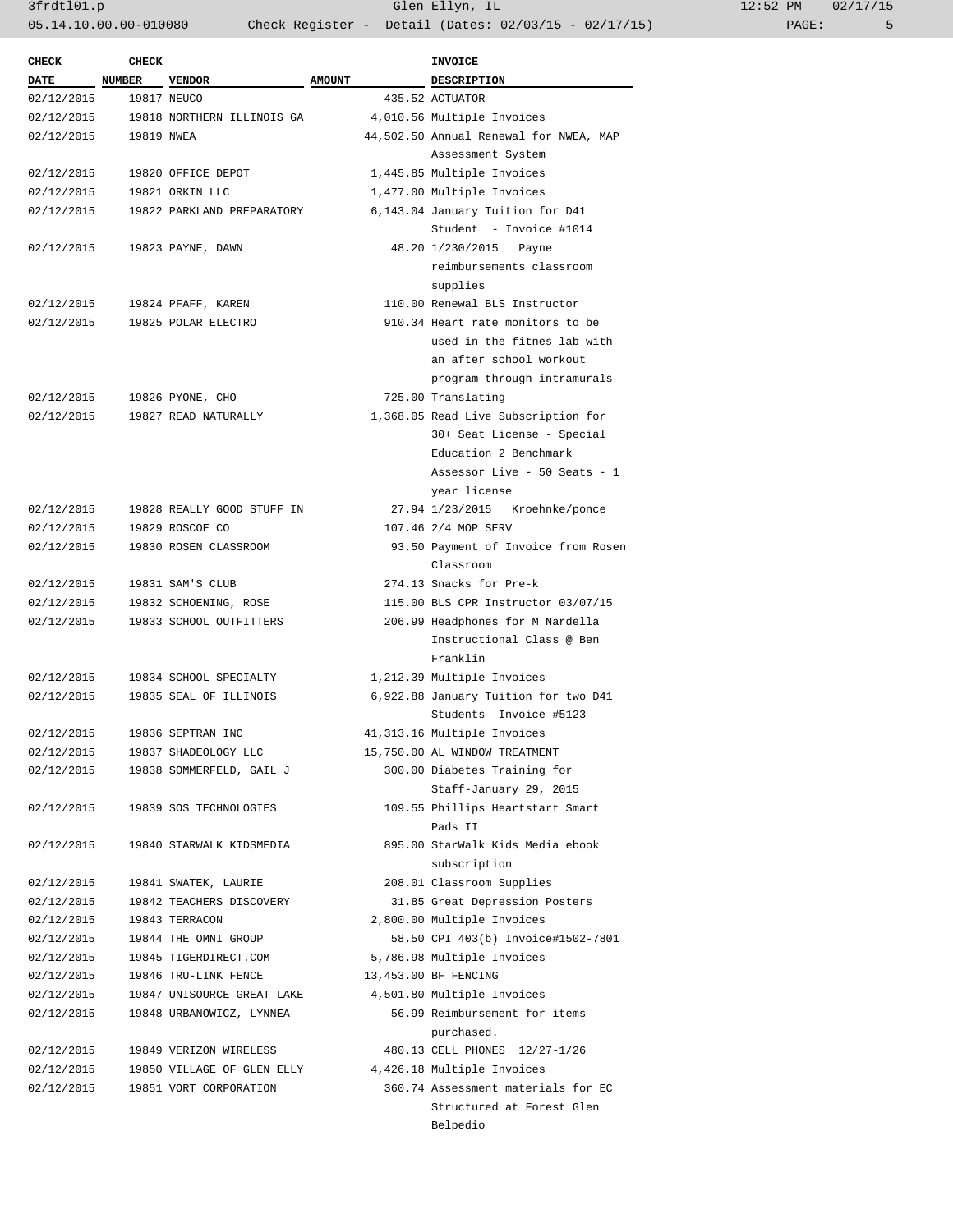3frdtl01.p Glen Ellyn, IL 12:52 PM 02/17/15 05.14.10.00.00-010080 Check Register - Detail (Dates: 02/03/15 - 02/17/15)

| <b>CHECK</b>                   | <b>CHECK</b> |                                                                                        |               | INVOICE                                                  |
|--------------------------------|--------------|----------------------------------------------------------------------------------------|---------------|----------------------------------------------------------|
| DATE NUMBER                    |              | <b>VENDOR</b>                                                                          | <b>AMOUNT</b> | DESCRIPTION                                              |
| 02/12/2015                     |              | 19852 WAGEWORKS                                                                        |               | 425.00 FSA Invoice                                       |
|                                |              |                                                                                        |               | #201501RNWLFEE31240                                      |
| 02/13/2015                     |              | 19853 AFLAC                                                                            |               | 49.46 Multiple Invoices                                  |
| 02/13/2015                     |              | 19854 AFSCME                                                                           |               | 2,302.80 Multiple Invoices                               |
| 02/13/2015                     |              | 19855 EDGERTON & EDGERTON                                                              |               | 121.50 Payroll accrual                                   |
| 02/13/2015                     | 19856 SDU    |                                                                                        |               | 1,613.92 Payroll accrual                                 |
| 02/13/2015                     |              | 19857 TOM VAUGHN, CHAPTER                                                              |               | 282.50 Payroll accrual                                   |
| 02/17/2015                     |              | 19858 BRAINSPACES INC                                                                  |               | 2,490.00 Space utilization survey                        |
| 02/17/2015                     |              | 19859 CANIGLIA, TORRY                                                                  |               | 60.00 Wrestling ref 2/11                                 |
| 02/17/2015                     |              | 19860 COUZENS, MICHELE                                                                 |               | 42.00 2/12/2015 Couzens                                  |
|                                |              |                                                                                        |               | reimbursement Music Feb 27                               |
|                                |              |                                                                                        |               | Institute                                                |
| 02/17/2015                     |              | 19861 ERIKSSON ENGINEEERIN                                                             |               | 6,732.00 PROF ENGINEERING SERVICES CH                    |
| 02/17/2015                     |              | 19862 FILLIPI, FRANK                                                                   |               | 60.00 Wrestling ref 2/11                                 |
| 02/17/2015                     |              | 19863 HEALTH MANAGEMENT SY                                                             |               | 55.44 Employee Assistance Program                        |
|                                |              |                                                                                        |               | for February 1-28, 2015                                  |
| 02/17/2015                     |              | 19864 ILLINOIS STATE UNIVE                                                             |               | 258.00 Kindergarten Conference 2015                      |
|                                |              |                                                                                        |               | CARAPELLA & GEISELHART                                   |
| 02/17/2015                     |              | 19865 JOSEPH, BENNETT                                                                  |               | 29.22 Reimburse Bennett Joseph                           |
|                                |              |                                                                                        |               | (Chess Club facilitator) for                             |
|                                |              |                                                                                        |               | Easel purchased for chess                                |
|                                |              |                                                                                        |               | club.                                                    |
| 02/17/2015                     |              | 19866 LUSCOMBE MUSIC                                                                   |               | 166.25 Music room supplies                               |
| 02/17/2015                     |              | 19867 MEDRANO, MARISELA                                                                |               | 105.22 2/12/2015 M Medrano                               |
|                                |              |                                                                                        |               | reimbursement classroom                                  |
|                                |              |                                                                                        |               | supplies                                                 |
| 02/17/2015                     |              | 19868 NAPERVILLE CENTRAL H                                                             |               | 120.00 2/12/2015 PE teachers<br>Feb                      |
|                                |              |                                                                                        |               | 27<br>Institute Naperville                               |
|                                |              |                                                                                        |               | Central                                                  |
| 02/17/2015                     |              | 19869 SAM'S CLUB                                                                       |               | 69.14 Multiple Invoices                                  |
| 02/17/2015                     |              | 19870 SOARING EAGLE ACADEM                                                             |               | 26,218.76 Multiple Invoices                              |
| 02/17/2015                     |              | 19871 TIGERDIRECT.COM                                                                  |               | 19,944.06 Multiple Invoices                              |
| 02/17/2015                     |              | 19872 VERIFY                                                                           |               | 21.00 Verify Svcs for 12/14 Invoice                      |
| 02/17/2015                     |              |                                                                                        |               | #935621                                                  |
|                                |              | 19873 WAGNER, AMY                                                                      |               | 128.35 2/11/2015<br>Waqner<br>reimbursement classroom    |
|                                |              |                                                                                        |               |                                                          |
|                                |              |                                                                                        |               | supplies                                                 |
|                                |              | 02/13/2015 201400362 GLEN ELLYN EDUCATION                                              |               | 11,037.01 Payroll accrual<br>37,086.15 Multiple Invoices |
|                                |              | 02/13/2015 201400364 ILLINOIS DEPT OF REV<br>02/13/2015 201400365 INTERNAL REV SERVICE |               | 187,386.53 Multiple Invoices                             |
| 02/13/2015 201400366 T H I S   |              |                                                                                        |               | 17,964.90 Multiple Invoices                              |
|                                |              | 02/13/2015 201400367 TEACHERS RETIREMENT                                               |               | 102,294.55 Multiple Invoices                             |
| 02/13/2015 201400368 WAGEWORKS |              |                                                                                        |               | 5,657.61 Multiple Invoices                               |
|                                |              | 02/13/2015 201400369 THE OMNI GROUP                                                    |               | 38,630.03 Multiple Invoices                              |
|                                |              | 02/11/2015 201400370 EDUCATIONAL BENEFIT                                               |               | 419,093.21 February 2015                                 |
| 02/11/2015 201400371 REV TRAK  |              |                                                                                        |               | 1,201.11 RevTrak - January 2015                          |
| 02/11/2015 201400372 T H I S   |              |                                                                                        |               | 5,778.15 THIS Fund - Invoice#194337                      |
|                                |              |                                                                                        |               |                                                          |

Totals for checks 1,901,849.73